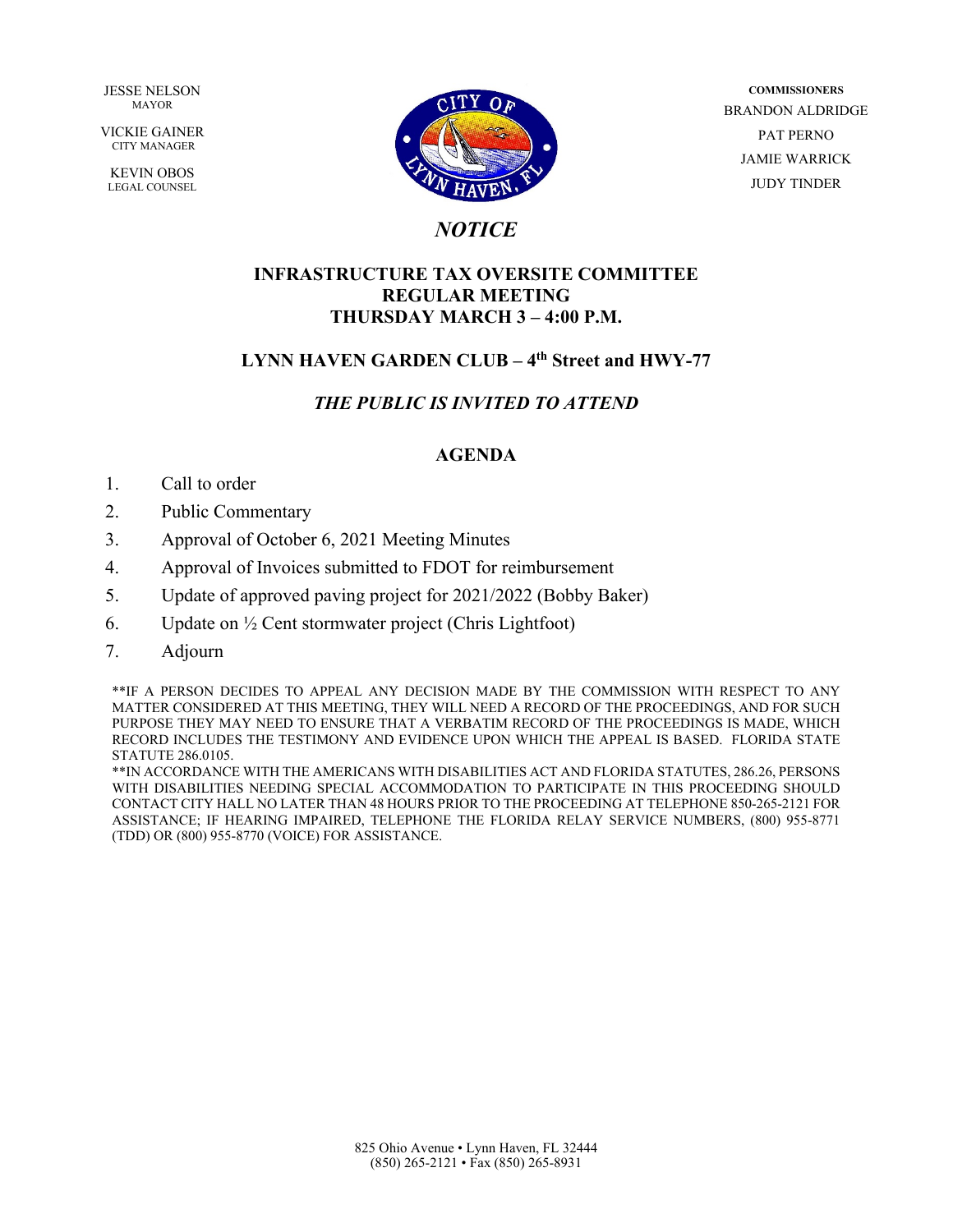**Page 1** 

# **WEDNESDAY, OCTOBER 6TH 2021 INFRASTRUCTURE SURTAX OVERSIGHT COMMITTEE MEETING – 4 P.M.**

**Present:** Frank Stephens (Chair) Ryan Scray (Deputy Chair) Anderson Edwards Bobby Baker, Public Works Director Chris Lightfoot, Public Works Deputy Director Cicelia Holliday, Secretary

A**pologies:** Stacie Houchins **Absent:** Rhona Lairsey

**Item #1. Call to order.** The Chair, Mr. Stephens, called the meeting to order at 4.01 P.M.

## **Item #2. Public Commentary**.

None.

## **Item #3. Previous Minutes of June 25th, 2021.**

| Motion by Mr. Scray: | To approve the previous minutes of June $25th 2021$ ,<br>with the correction to Mr. Edwards name. |  |
|----------------------|---------------------------------------------------------------------------------------------------|--|
| Second to the Motion | Mr. Edwards                                                                                       |  |
| On Vote:             |                                                                                                   |  |
| Scray                | aye                                                                                               |  |
| Edwards              | aye                                                                                               |  |
| <b>Stephens</b>      | Motion passed: 3-0<br>aye                                                                         |  |
|                      |                                                                                                   |  |

## **Item #4. Approval of Panhandle Engineering Invoices**.

Bobby Baker spoke about the Invoices.

Mr. Scray queried about the approx. \$2,400 balance, and no potential additional cost to be incurred by Panhandle? Mr. Baker confirmed no, just the certification.

The Chair asked what other engineering firms we use? Mr. Baker answered Mott MacDonald and Dewberry.

Mr. Scray queried if the date on the initials is the invoice date or signed date? Mr. Baker confirmed it is the signed date.

Mr. Edwards asked why the invoices are not marked "paid"?

Mr. Scray suggested they should be stamped "paid" and annotated with the check #, and then asked if he did a public records request on any of the invoices would they show as paid? Mr. Baker confirmed they would. Mr. Scray said that should suffice.

The Chair asked if the initial on the invoice was the approval for the check to be written? Mr. Baker confirmed yes.

| Motion by Mr. Scray: |             | To approve the Panhandle Engineering invoices. |
|----------------------|-------------|------------------------------------------------|
| Second to the Motion | Mr. Edwards |                                                |
| On Vote:             |             |                                                |
| Scray                | aye         |                                                |
| Edwards              | aye         |                                                |
| <b>Stephens</b>      | aye         | Motion passed: 3-0                             |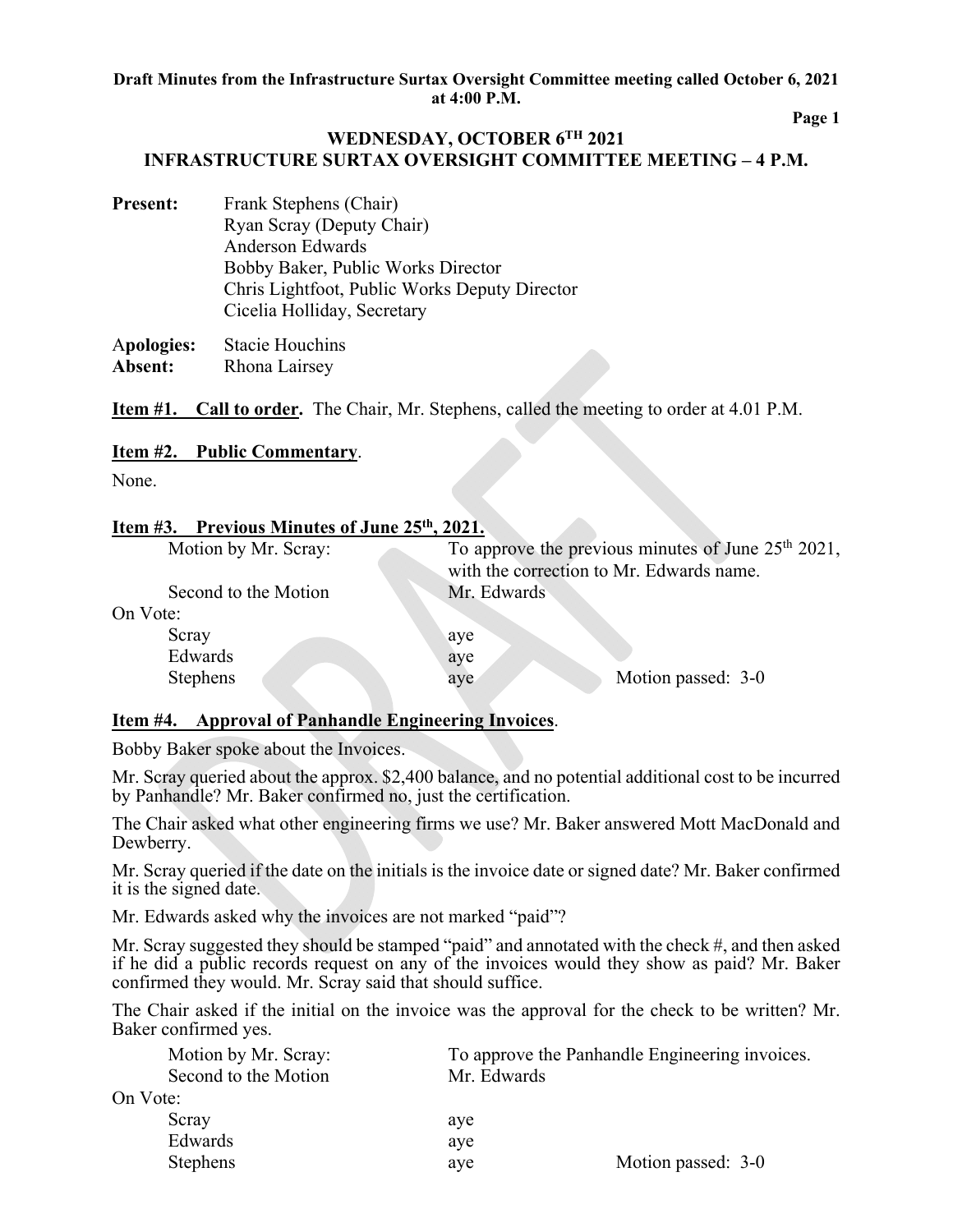## **Draft Minutes from the Infrastructure Surtax Oversight Committee meeting called October 6, 2021 at 4:00 P.M.**

# **Item #5. Update of approved paving project for 2021/2022**.

Mr. Baker provided an update on the project and provided a CAR for the record.

Mr. Scray asked how many less bidders were there this time? Mr. Baker confirmed three less.

Mr. Scray asked if he knew why? Mr. Baker said potentially because they needed to own their own certified asphalt company, and many don't.

Mr. Scray asked how far this was advertised? Mr. Baker said as far as Georgia, Alabama, Floridawide, and also on the DOT website.

| Motion by Mr. Scray: |             | To schedule the next meeting between 90-120 days |
|----------------------|-------------|--------------------------------------------------|
|                      |             | after the start of the paving project.           |
| Second to the Motion | Mr. Edwards |                                                  |
| On Vote:             |             |                                                  |
| Scray                | aye         |                                                  |
| Edwards              | aye         |                                                  |
| <b>Stephens</b>      | aye         | Motion passed: 3-0                               |
|                      |             |                                                  |

Mr. Edwards asked for clarity that the consultant advises the City and then the consultant gets the contract for the design? Mr. Baker confirmed yes, and we have three engineers on contract who were DOT approved.

Mr. Edwards said that the process appears to him to be a conflict of interest.

Mr. Scray said he didn't think so because there is a competitive consultation process to appoint the three engineering consultants who do different engineering work. Mr. Scray then asked if the consultants ever try to generate additional work from the City? Mr. Baker said no, but they do go out and find the City grants and funding.

## **Item #6. Adjourn.**

There being no further business the Chair made a motion to adjourn the meeting at 4.46 P.M.

| Second to the Motion |               | Mr. Scray |       |                    |  |
|----------------------|---------------|-----------|-------|--------------------|--|
| On Vote:             |               |           |       |                    |  |
| Stephens             |               | aye       |       |                    |  |
| Scray                |               | aye       |       |                    |  |
| Edwards              |               | aye       |       | Motion passed: 3-0 |  |
|                      |               |           |       |                    |  |
| <b>APPROVED THIS</b> | <b>DAY OF</b> |           | 2021. |                    |  |
|                      |               |           |       |                    |  |

Frank Stephens, Chairperson

## **ATTEST:**

 $\mathcal{L}_\text{max}$ Bobby Baker, Public Works Director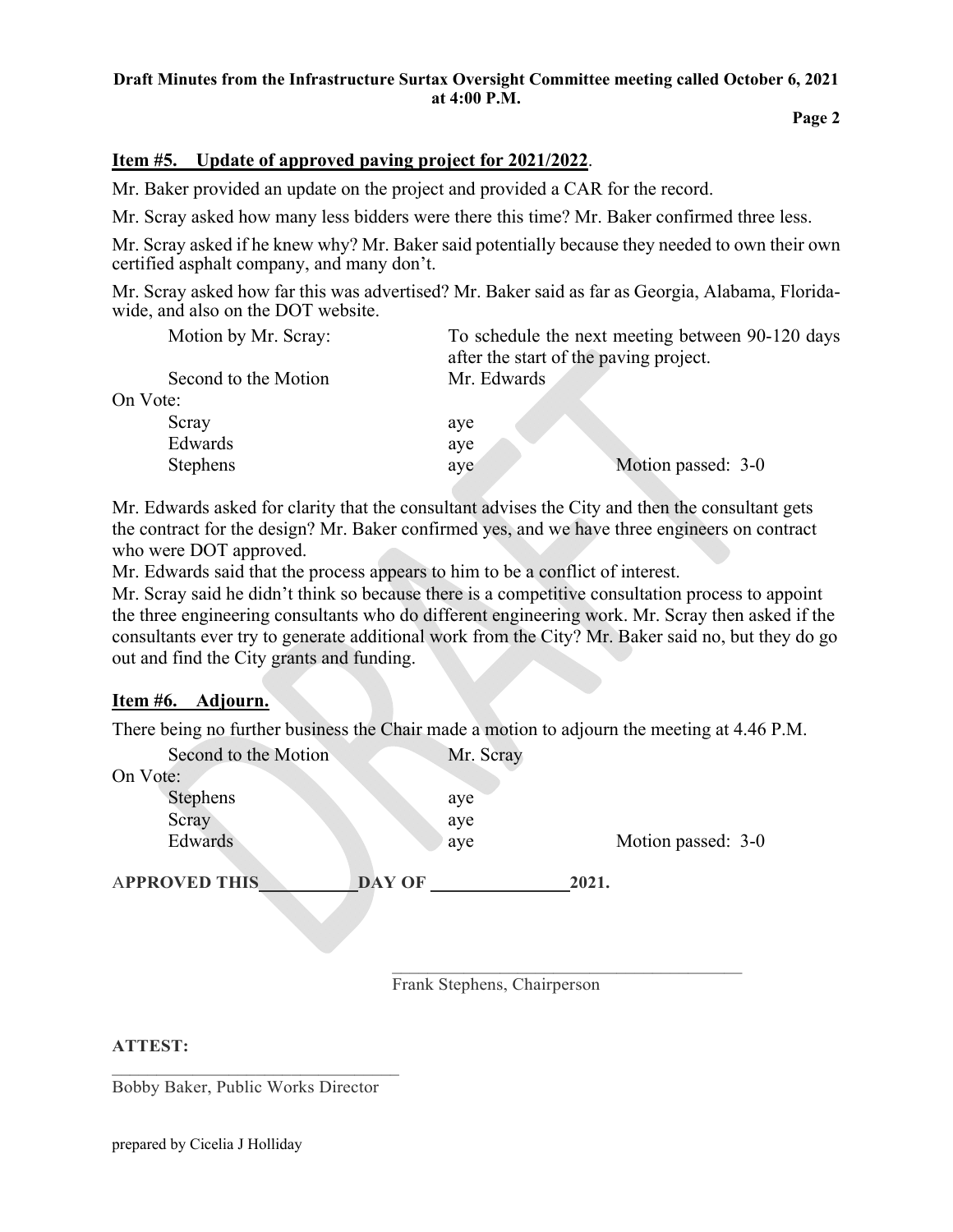

**INVOICE** Invoice Number 150011-09 **Invoice Date:** 8/31/21 Page:  $\blacksquare$ 

**Project Description:** 

**LEGISLATIVE ROADWAY REPAIRS YEAR 2021** 

Phone: 850-763-5200

### **ATTENTION: MR. BOBBY BAKER, DTR**

**Bill To:** 

**CITY OF LYNN HAVEN** 825 OHIO AVENUE LYNN HAVEN, FL 32444

**Customer ID: 2-150011** 

| <b>CustomerPO</b>                             | <b>Payment Terms</b> |                   | <b>Sales Rep ID</b>            |                       |                            | <b>Due Date</b> |             |
|-----------------------------------------------|----------------------|-------------------|--------------------------------|-----------------------|----------------------------|-----------------|-------------|
| Net 30 Days<br>21000859-00                    |                      |                   | Due Upon Receipt<br><b>CBF</b> |                       |                            |                 |             |
| <b>Description</b>                            |                      | <b>\$Proposal</b> | % This Billing                 | <b>\$This Billing</b> | <b>\$Previously Billed</b> |                 | % Remaining |
| <b>ENGINEERING DESIGN TASKS</b><br>2100859-00 |                      | 164,500.00        |                                | 1,645.00              | 160,387.50                 |                 | 001         |
|                                               |                      |                   |                                |                       | $9 - 7 - 21$               |                 |             |

| <b>Subtotal</b>        | 1.645.00 |
|------------------------|----------|
| <b>Sales Tax</b>       |          |
| Total Invoice Amount   | 1.645.00 |
| Payment/Credit Applied |          |
| <b>TOTAL</b>           | 1,645.00 |

Check/Credit Memo No: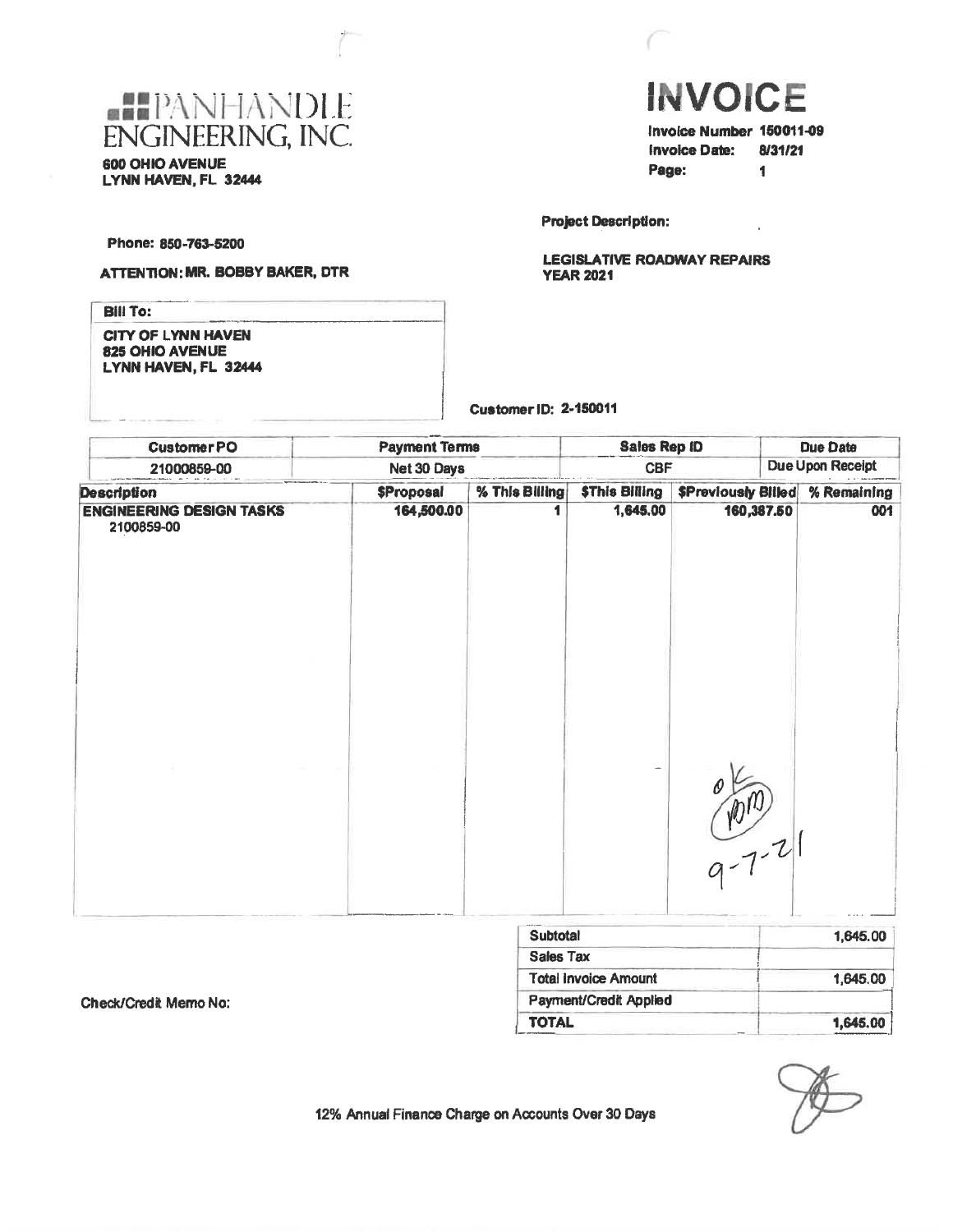



invoice Date: 7/31/21 Page: 1

**Project Description:** 

**LEGISLATIVE ROADWAY REPAIRS YEAR 2021** 

Phone: 850-763-5200

ATTENTION: MR. BOBBY BAKER, DTR

| Bill To:                                                             |  |
|----------------------------------------------------------------------|--|
| <b>CITY OF LYNN HAVEN</b><br>825 OHIO AVENUE<br>LYNN HAVEN, FL 32444 |  |

Customer ID: 2-150011

| <b>CustomerPO</b>               | <b>Payment Terms</b> |                  | <b>Sales Rep ID</b>         |            | Due Date |                                       |
|---------------------------------|----------------------|------------------|-----------------------------|------------|----------|---------------------------------------|
| 21000859-00                     | Net 30 Days          |                  | <b>CBF</b>                  |            |          | Due Upon Receipt                      |
| Description                     | <b>SProposal</b>     | % This Billing   | <b>SThis Billing</b>        |            |          | <b>SPreviously Billed % Remaining</b> |
| <b>ENGINEERING DESIGN TASKS</b> | 164,500.00           | 3                | 4,112.50                    | 156,275.00 |          | 002                                   |
|                                 |                      |                  |                             |            |          |                                       |
|                                 |                      |                  |                             |            |          |                                       |
|                                 |                      |                  |                             |            |          |                                       |
|                                 |                      | Subtotal         |                             |            |          | 4,112.50                              |
|                                 |                      | <b>Sales Tax</b> |                             |            |          |                                       |
|                                 |                      |                  | <b>Total Invoice Amount</b> |            |          | 4,112.50                              |
| Check/Credit Memo No:           |                      |                  | Payment/Credit Applied      |            |          |                                       |

**TOTAL** 

Check/Credit Memo No:

 $\frac{1}{8-24-21}$  & 12% Annual Finance Charge on Accounts Over 30 Days

4,112.50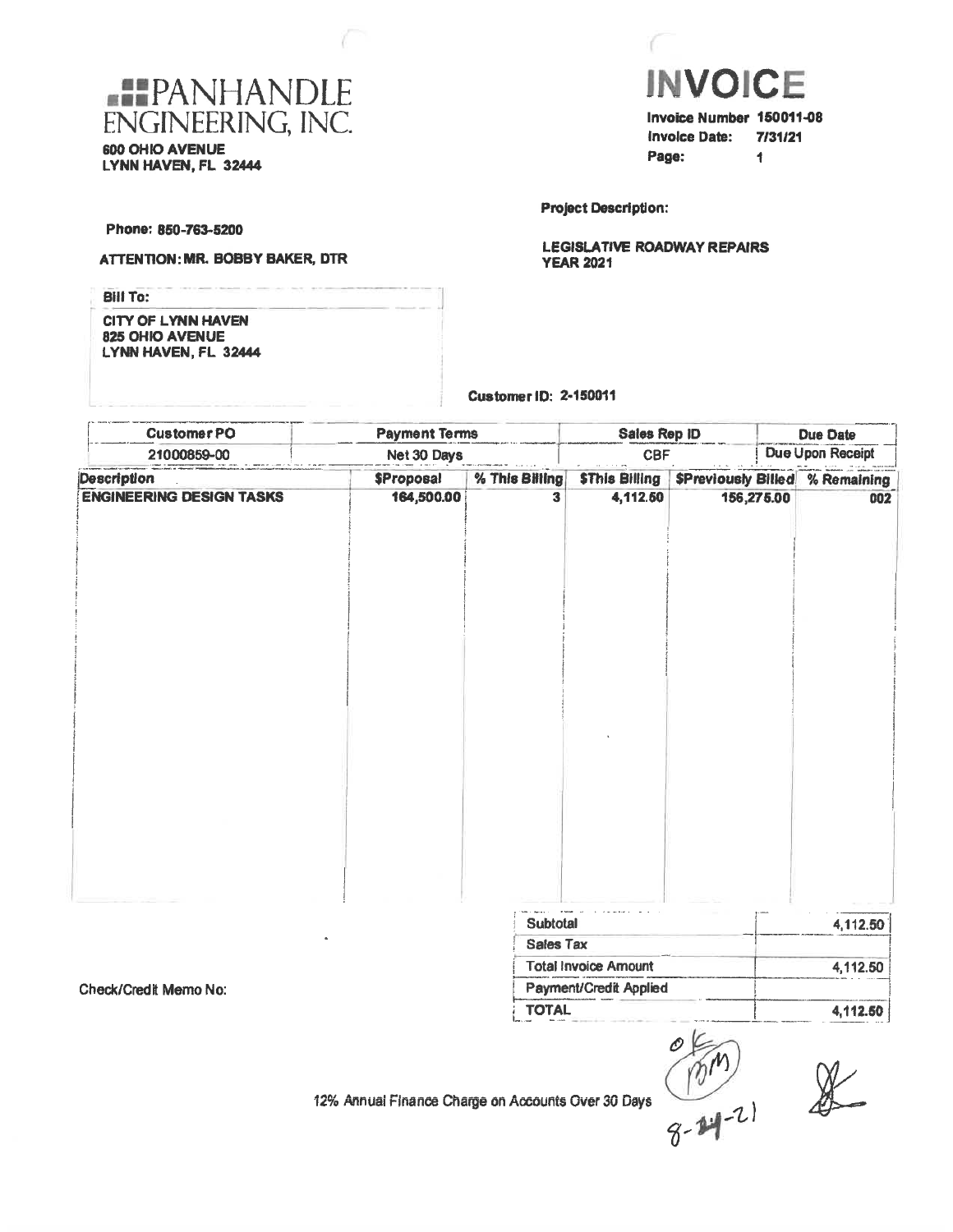

600 OHIO AVENUE LYNN HAVEN, FL 32444



Invoice Number 150011-07 **Invoice Date:** 6/30/21 Page:  $\ddot{\phantom{1}}$ 

**Project Description:** 

**LEGISLATIVE ROADWAY REPAIRS YEAR 2021** 

Phone: 850-763-5200

 $\label{eq:1} \frac{1}{2} \frac{1}{2} \frac{1}{2} \frac{1}{2} \frac{1}{2} \frac{1}{2} \frac{1}{2} \frac{1}{2} \frac{1}{2} \frac{1}{2} \frac{1}{2} \frac{1}{2} \frac{1}{2} \frac{1}{2} \frac{1}{2} \frac{1}{2} \frac{1}{2} \frac{1}{2} \frac{1}{2} \frac{1}{2} \frac{1}{2} \frac{1}{2} \frac{1}{2} \frac{1}{2} \frac{1}{2} \frac{1}{2} \frac{1}{2} \frac{1}{2} \frac{1}{2} \frac{1}{2} \frac{$ 

Check/Credit Memo No:

#### ATTENTION: MR. BOBBY BAKER, DTR

**Bill To: CITY OF LYNN HAVEN** 825 OHIO AVENUE LYNN HAVEN, FL 32444

Customer (D: 2-150011

| <b>CustomerPO</b>               | <b>Payment Terms</b> |                  |                             | Sales Rep ID               | <b>Due Date</b> |                  |  |
|---------------------------------|----------------------|------------------|-----------------------------|----------------------------|-----------------|------------------|--|
| 21000859-00<br>Net 30 Days      |                      |                  | <b>CBF</b>                  |                            |                 | Due Upon Receipt |  |
| <b>Description</b>              | <b>\$Proposal</b>    | % This Billing   | <b>\$This Billing</b>       | <b>\$Previously Billed</b> |                 | % Remaining      |  |
| <b>ENGINEERING DESIGN TASKS</b> | 164,500.00           | 5                | 8,225.00                    | 148,050.00                 |                 | 005              |  |
|                                 |                      | Subtotal         |                             |                            |                 | 8,225.00         |  |
|                                 |                      | <b>Sales Tax</b> |                             |                            |                 |                  |  |
|                                 |                      |                  | <b>Total Invoice Amount</b> |                            |                 | $0$ and an       |  |

l otal Invoice Amount 8,225.00 Payment/Credit Applied **TOTAL** 8,225.00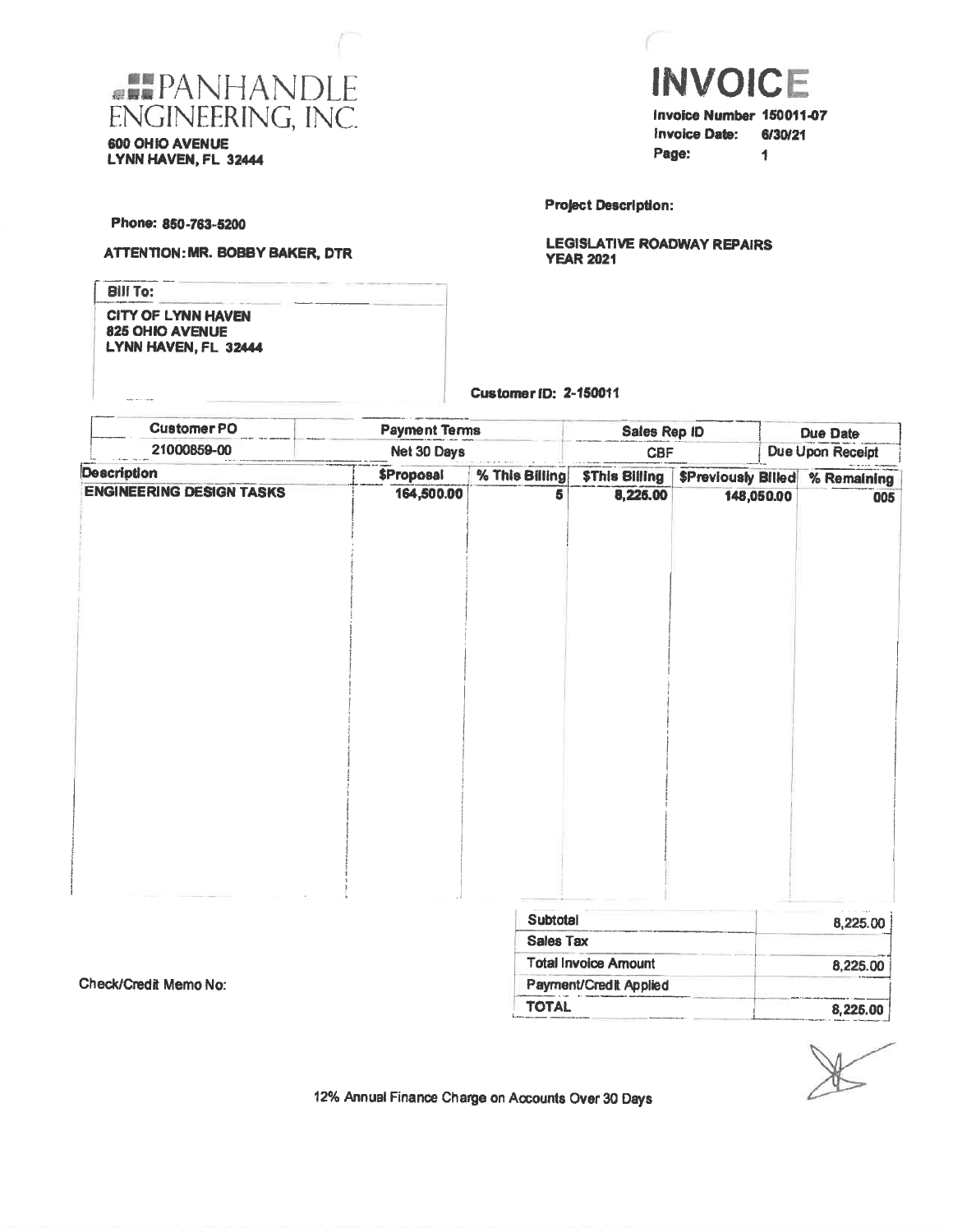

600 OHIO AVENUE LYNN HAVEN, FL 32444



**Project Description:** 

**LEGISLATIVE ROADWAY REPAIRS YEAR 2021** 

Phone: 850-763-5200

### **ATTENTION: MR. BOBBY BAKER, DTR**

| <b>Bill To:</b>                                                      |  |
|----------------------------------------------------------------------|--|
| <b>CITY OF LYNN HAVEN</b><br>825 OHIO AVENUE<br>LYNN HAVEN, FL 32444 |  |

#### **Customer ID: 2-150011**

| <b>CustomerPO</b>               | <b>Payment Terms</b><br>Sales Rep ID<br><b>CBF</b><br>21000859-00<br>Net 30 Days |                  |                               |                           |                         | <b>Due Date</b> |  |
|---------------------------------|----------------------------------------------------------------------------------|------------------|-------------------------------|---------------------------|-------------------------|-----------------|--|
|                                 |                                                                                  |                  |                               |                           | <b>Due Upon Receipt</b> |                 |  |
| <b>Description</b>              | \$Proposal                                                                       | % This Billing   | <b>\$This Billing</b>         | <b>SPreviously Billed</b> |                         | % Remaining     |  |
| <b>ENGINEERING DESIGN TASKS</b> | 164,500.00                                                                       | 10               | 16,450.00                     | 131,600.00                |                         | 010             |  |
|                                 |                                                                                  |                  |                               | $\frac{1000}{6}-4-21$     |                         |                 |  |
|                                 |                                                                                  | Subtotal         |                               |                           |                         | 16,450.00       |  |
|                                 |                                                                                  | <b>Sales Tax</b> |                               |                           |                         |                 |  |
|                                 |                                                                                  |                  | <b>Total Invoice Amount</b>   |                           |                         | 16,450.00       |  |
| Check/Credit Memo No:           |                                                                                  |                  | <b>Payment/Credit Applied</b> |                           |                         |                 |  |



16,450.00

12% Annual Finance Charge on Accounts Over 30 Days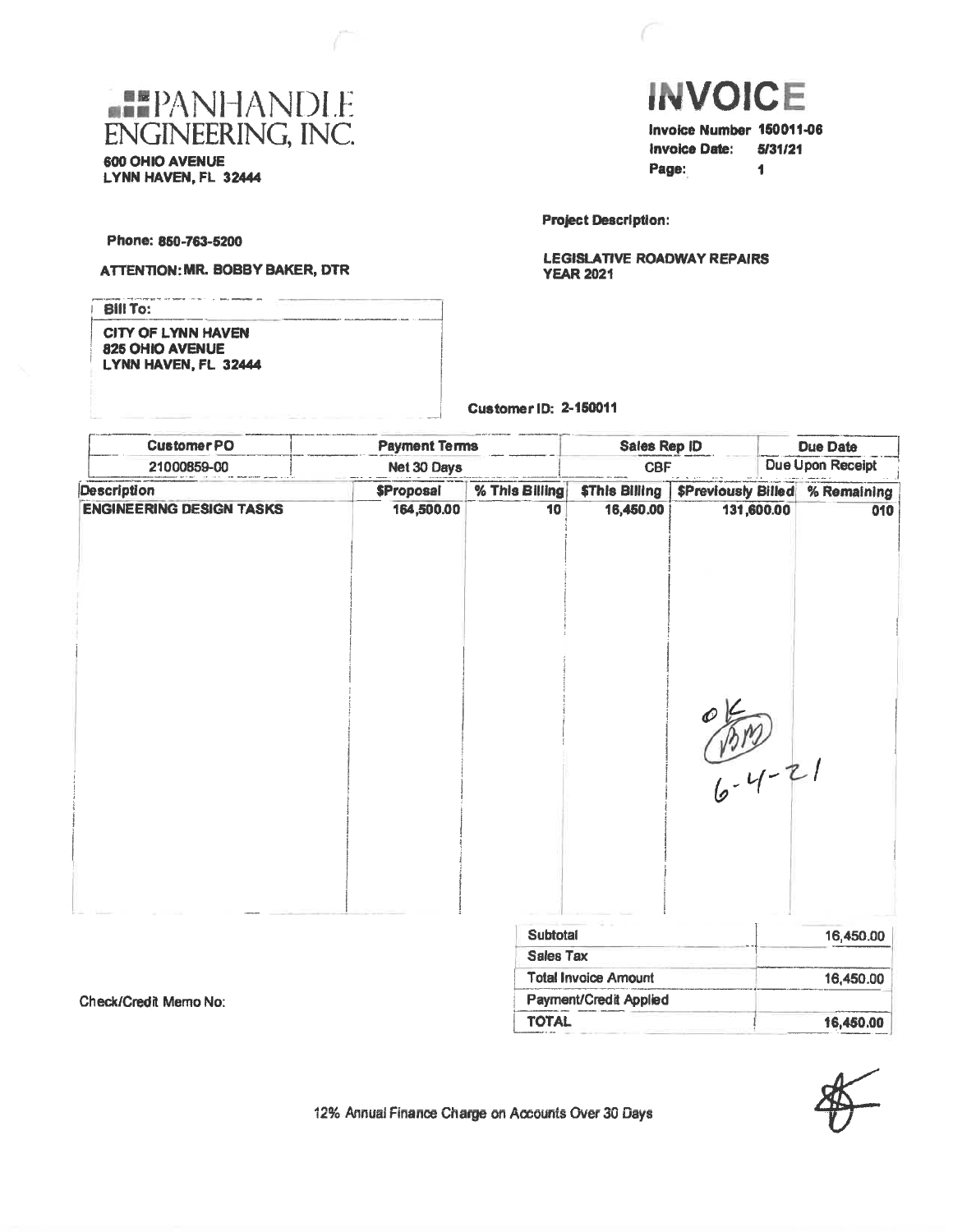



Invoice Date: 4/30/21 Page: 1

**Project Description:** 

**LEGISLATIVE ROADWAY REPAIRS YEAR 2021** 

Phone: 850-763-5200

ţ

#### ATTENTION: MR. BOBBY BAKER, DTR

| <b>Bill To:</b>           |  |
|---------------------------|--|
| <b>CITY OF LYNN HAVEN</b> |  |
| 825 OHIO AVENUE           |  |
| LYNN HAVEN, FL 32444      |  |
|                           |  |
|                           |  |
|                           |  |

Customer ID: 2-150011

| <b>CustomerPO</b>               | <b>Payment Terms</b> |                  | <b>Sales Rep ID</b>         |                            |            | <b>Due Date</b> |
|---------------------------------|----------------------|------------------|-----------------------------|----------------------------|------------|-----------------|
| 21000859-00<br>Net 30 Days      |                      | <b>CBF</b>       |                             | <b>Due Upon Receipt</b>    |            |                 |
| <b>Description</b>              | <b>\$Proposal</b>    | % This Billing   | <b>\$This Billing</b>       | <b>\$Previously Billed</b> |            | % Remaining     |
| <b>ENGINEERING DESIGN TASKS</b> | 164,500.00           | 10               | 16,450.00                   |                            | 115,150.00 | 020             |
|                                 |                      |                  |                             | $\frac{(0,0)}{5-4-21}$     |            |                 |
|                                 |                      | Subtotal         |                             |                            |            | 16,450.00       |
|                                 |                      | <b>Sales Tax</b> |                             |                            |            |                 |
|                                 |                      |                  | <b>Total Invoice Amount</b> |                            |            | 16,450.00       |

Check/Credit Memo No:

16,450.00

12% Annual Finance Charge on Accounts Over 30 Days

Payment/Credit Applied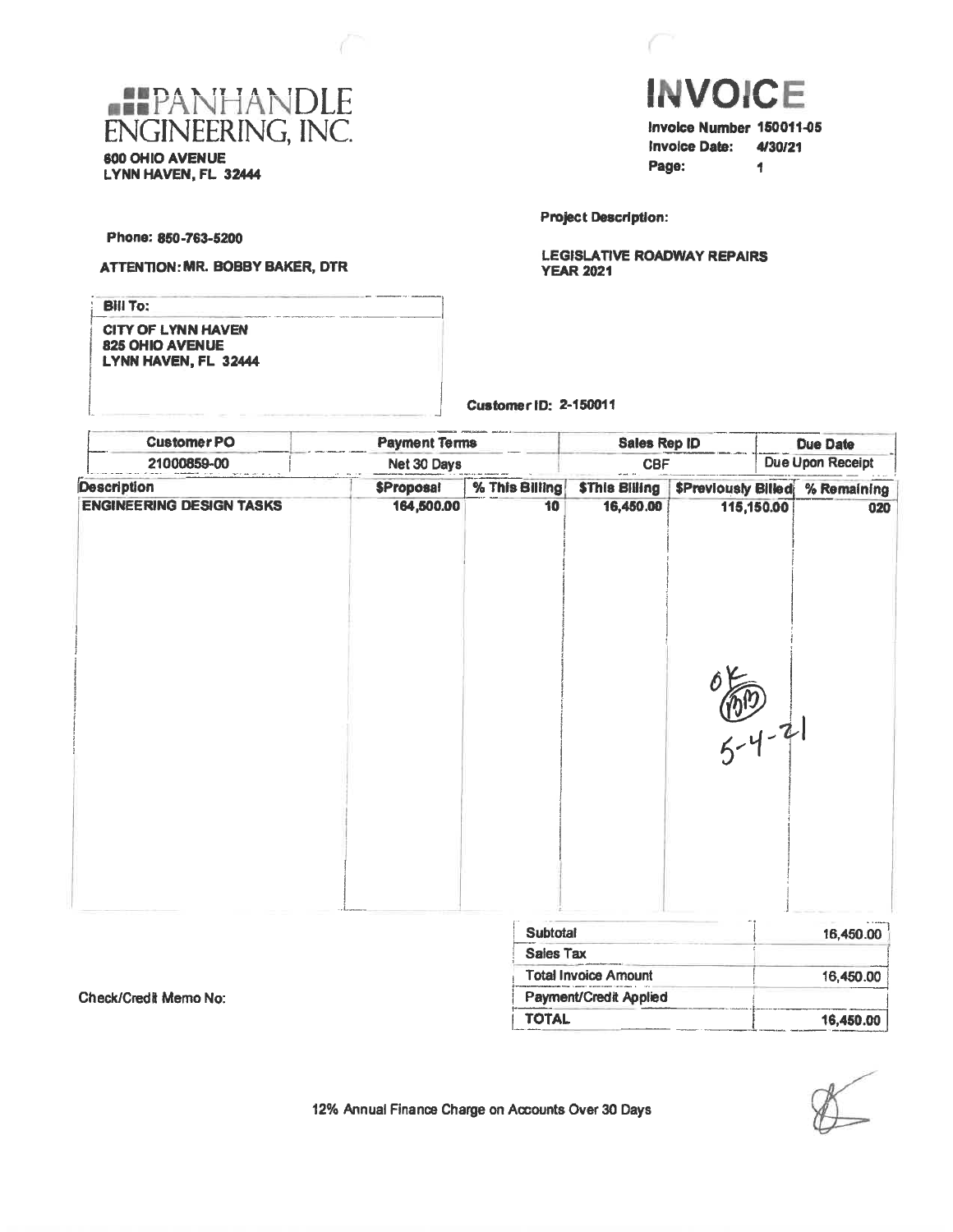



Invoice Number 150011-04 **Invoice Date:** 3/31/21 Page:  $\blacksquare$ 

**Project Description:** 

**LEGISLATIVE ROADWAY REPAIRS YEAR 2021** 

Phone: 850-763-5200

# **ATTENTION: MR. BOBBY BAKER, DTR**

**Bill To: CITY OF LYNN HAVEN** 825 OHIO AVENUE LYNN HAVEN, FL 32444

**Customer ID: 2-150011** 

| <b>CustomerPO</b>               | <b>Payment Terms</b> |                | <b>Sales Rep ID</b>   |                  |           | <b>Due Date</b>                       |
|---------------------------------|----------------------|----------------|-----------------------|------------------|-----------|---------------------------------------|
| 21000859-00                     | Net 30 Days          | <b>CBF</b>     |                       | Due Upon Receipt |           |                                       |
| <b>Description</b>              | <b>\$Proposal</b>    | % This Billing | <b>\$This Billing</b> |                  |           | <b>SPreviously Billed % Remaining</b> |
| <b>ENGINEERING DESIGN TASKS</b> | 164,500.00           | 10             | 16,450.00             |                  | 98,700.00 | 030                                   |
|                                 |                      |                |                       |                  |           |                                       |
|                                 |                      |                |                       |                  |           |                                       |
|                                 |                      |                |                       | $\frac{1}{4.9}$  |           |                                       |
|                                 |                      |                |                       |                  |           |                                       |
|                                 |                      | .              |                       |                  |           | 40.450.00                             |

| <b>Subtotal</b>             | 16,450.00 |
|-----------------------------|-----------|
| <b>Sales Tax</b>            |           |
| <b>Total Invoice Amount</b> | 16,450.00 |
| Payment/Credit Applied      |           |
| <b>TOTAL</b>                | 16,450.00 |

Check/Credit Memo No: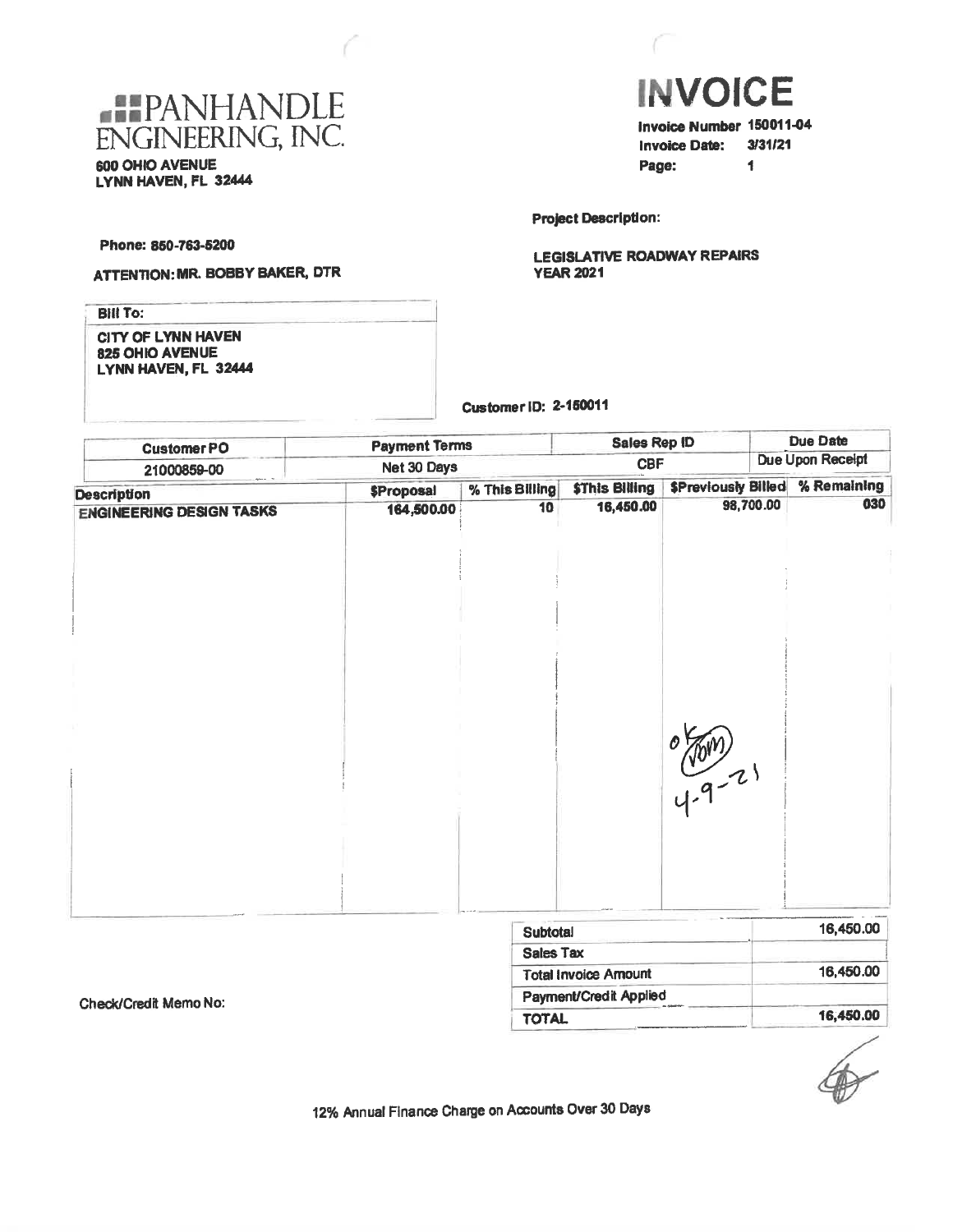

600 OHIO AVENUE LYNN HAVEN, FL 32444



 $\blacksquare$ 

**Due Date** 

Page:

**Project Description:** 

**Customer ID: 2-150011** 

**Payment Terms** 

**LEGISLATIVE ROADWAY REPAIRS YEAR 2021** 

Sales Rep ID

Phone: 850-763-5200

**CustomerPO** 

ATTENTION: MR. BOBBY BAKER, DTR

| <b>Bill To:</b>                                                      |  |
|----------------------------------------------------------------------|--|
| <b>CITY OF LYNN HAVEN</b><br>825 OHIO AVENUE<br>LYNN HAVEN, FL 32444 |  |
|                                                                      |  |

21000859-00 Net 30 Days Due Upon Receipt **CBF Description** % This Billing **\$Proposal \$This Billing** \$Previously Billed % Remaining **ENGINEERING DESIGN TASKS** 164,500.00 20 32,900.00 65,800.00 040  $(m - 2)$ Subtotal 32,900.00 Sales Tax **Total Invoice Amount** 32,900.00 Check/Credit Memo No: Payment/Credit Applied



32,900.00

12% Annual Finance Charge on Accounts Over 30 Days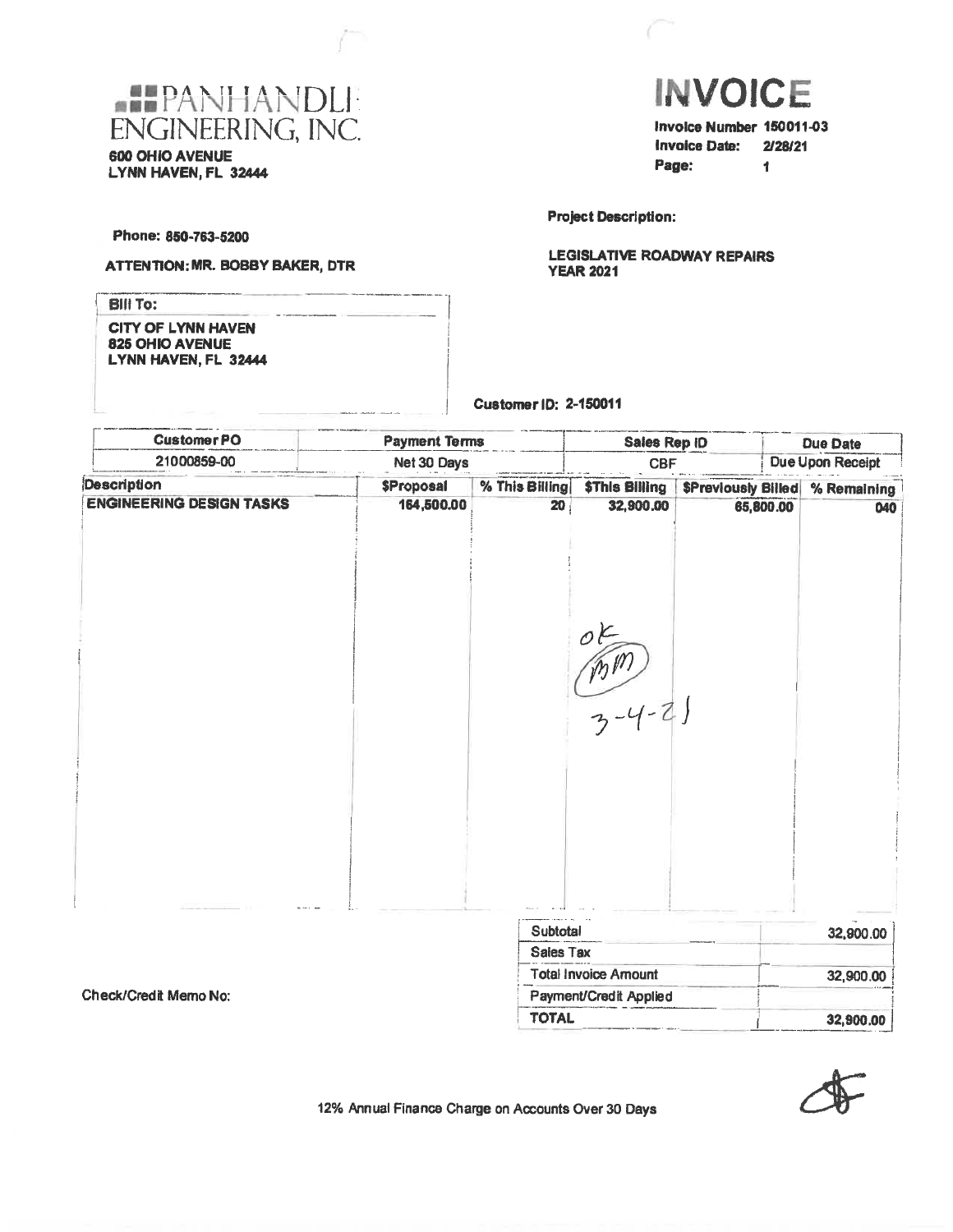



Invoice Number 150011-02 Invoice Date: 1/31/21 Page:  $\mathbf{L}$ 

**Project Description:** 

Customer ID: 2-150011

**LEGISLATIVE ROADWAY REPAIRS YEAR 2021** 

Phone: 850-763-5200

ſ

**ATTENTION: MR. BOBBY BAKER, DTR** 

| <b>BIII To:</b>                                                      |             |
|----------------------------------------------------------------------|-------------|
| <b>CITY OF LYNN HAVEN</b><br>825 OHIO AVENUE<br>LYNN HAVEN, FL 32444 |             |
|                                                                      | 19 MW - 1 - |

| <b>Customer PO</b>              | <b>Payment Terms</b> |                              | Sales Rep ID                |                             |                  | Due Date                               |
|---------------------------------|----------------------|------------------------------|-----------------------------|-----------------------------|------------------|----------------------------------------|
| 21000859-00                     | Net 30 Days          |                              | <b>CBF</b>                  |                             | Due Upon Receipt |                                        |
| <b>Description</b>              | <b>\$Proposal</b>    | % This Billing               | <b>\$This Billing</b>       |                             |                  | <b>\$Previously Billed % Remaining</b> |
| <b>ENGINEERING DESIGN TASKS</b> | 164,500.00           | 25                           | 41,125.00                   |                             | 24,675.00        | 060                                    |
|                                 |                      |                              |                             | $\mathcal{O}$               |                  |                                        |
|                                 |                      |                              |                             | $\frac{\sqrt{310}}{2-3}$ 21 |                  |                                        |
|                                 |                      | Subtotal<br><b>Sales Tax</b> |                             |                             |                  | 41,125.00                              |
|                                 |                      |                              | <b>Total Invoice Amount</b> |                             |                  | 41,125.00                              |

Check/Credit Memo No:



41,125.00

12% Annual Finance Charge on Accounts Over 30 Days

Payment/Credit Applied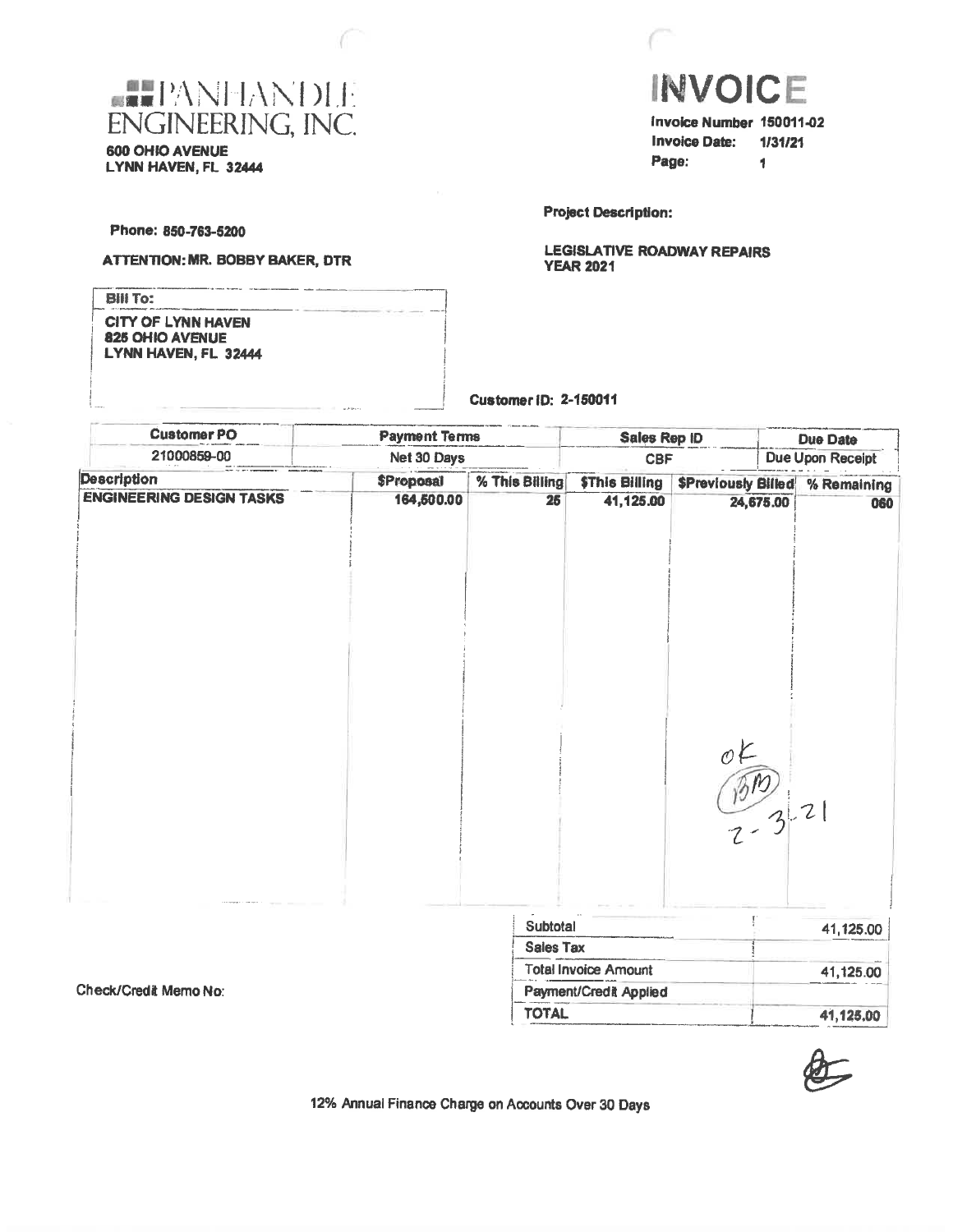



Invoice Number 150011-01 **Invoice Date: 12/31/20** Page:  $\blacksquare$ 

**Project Description:** 

**LEGISLATIVE ROADWAY REPAIRS YEAR 2021** 

Phone: 850-763-5200

#### ATTENTION: MR. BOBBY BAKER, DTR

**Bill To: CITY OF LYNN HAVEN** 825 OHIO AVENUE LYNN HAVEN, FL 32444

#### Customer ID: 2-150011

| <b>CustomerPO</b>               | <b>Payment Terms</b> |                | Sales Rep ID                       |                           | <b>Due Date</b> |                  |  |
|---------------------------------|----------------------|----------------|------------------------------------|---------------------------|-----------------|------------------|--|
| 21000859-00                     | Net 30 Days          |                | <b>CBF</b>                         |                           |                 | Due Upon Receipt |  |
| <b>Description</b>              | <b>\$Proposal</b>    | % This Billing |                                    | <b>SPreviously Billed</b> | % Remaining     |                  |  |
| <b>ENGINEERING DESIGN TASKS</b> | 164,500.00           | 15             | <b>\$This Billing</b><br>24,675.00 | $\frac{16}{1-5-2}$        |                 | 085              |  |
|                                 |                      |                |                                    |                           |                 |                  |  |
|                                 |                      | Subtotal       |                                    |                           |                 | 24,675.00        |  |

| <b>Subtotal</b>                                      | 24,675.00 |
|------------------------------------------------------|-----------|
| Sales Tax                                            |           |
| and the American pro-<br><b>Total Invoice Amount</b> | 24,675.00 |
| Payment/Credit Applied                               |           |
| <b>TOTAL</b>                                         | 24,675,00 |

Check/Credit Memo No:

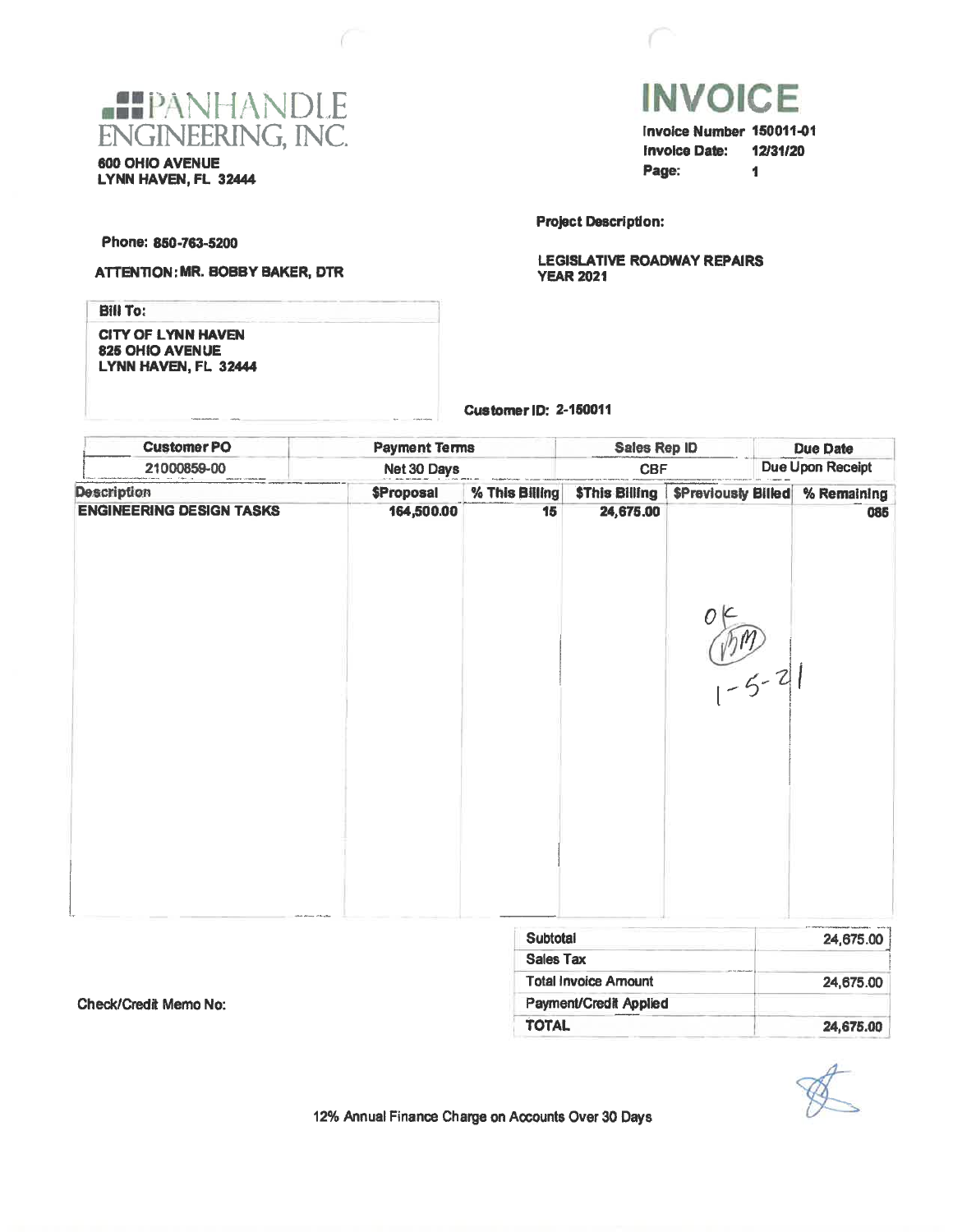

### **EXHIBIT B**

### **TASK ORDER** CITY OF LYNN HAVEN City of Lynn Haven Roadway Repairs 2021 **PE FILE NO. 150011**

This Task Order is for the purpose of Panhandle Engineering, inc. (PE) as the Engineer to provide professional consulting services for the referenced project to the City of Lynn Haven (City) acting by and through its Commission and under the Continuing Service Agreement. PE has developed the following scope of services and associated fee schedule.

#### DESCRIPTION SCOPE OF SERVICES:

#### **DESIGN AND PREPARATION OF CONSTRUCTION PLANS**

Panhandle Engineering, Inc. (PE) will provide design to meet minimum requirements of the City standards to include slope design, pedestrian crossings, appropriate signage, minimal surface drainage, appropriate thermoplastic striping, valve and manhole adjustment, milling, leveling, replacement where required, asphalt design, erosion control, and restoration. Based on initial observations, review of specific asphalt cores, a combination of milling, crack relief and full depth reclamation is anticipated.

#### A. Design and Bid Document Preparation

- 1. Geotechnical Roadway Cores Services to be performed by Magnum Engineering, Inc.
- 2. Design of the resurfacing will be based on the Florida Green Book, FDOT Design Standards, MUTCD, and ADA.
- 3. Provide details for resurfacing, striping, erosion control, staging, and technical specifications.
- 4. Provide construction plans with the details for bidding.
- 5. Provide technical specifications and bid/contract documents for bidding per the City's **Procurement Policy.**
- 6. Prepare a bid schedule/form which breaks down each road segment cost which will allow for deductive alternatives if the low bid is over budget.
- 7. Kick-Off Meeting W/Staff and Progress Meetings as Required During Design.
- 8. 60% Review Meeting W/City Staff.
- 9. 60% Submittal to FDOT & Response to RAI's.
- 10.90% Construction Plan Review Meeting W/City Staff.
- 11.90% Submittal to FDOT & Response to RAI's.
- 12. 100% Submittal to FDOT & Response to RAI's.
- 13. FDOT Permitting for all work in State Right of Way Intersections.

#### **B.** Bidding

- 1. Assist the City by publicly bidding the project as required by the FDOT Grant Agreement.
- 2. Answer questions during the bid process.
- 3. Issue addendums as necessary for clarifications and addressing contractor inquiries.
- 4. Attend the public bid opening and prepare a bid tab for the opening.
- 5. Review all bid packages.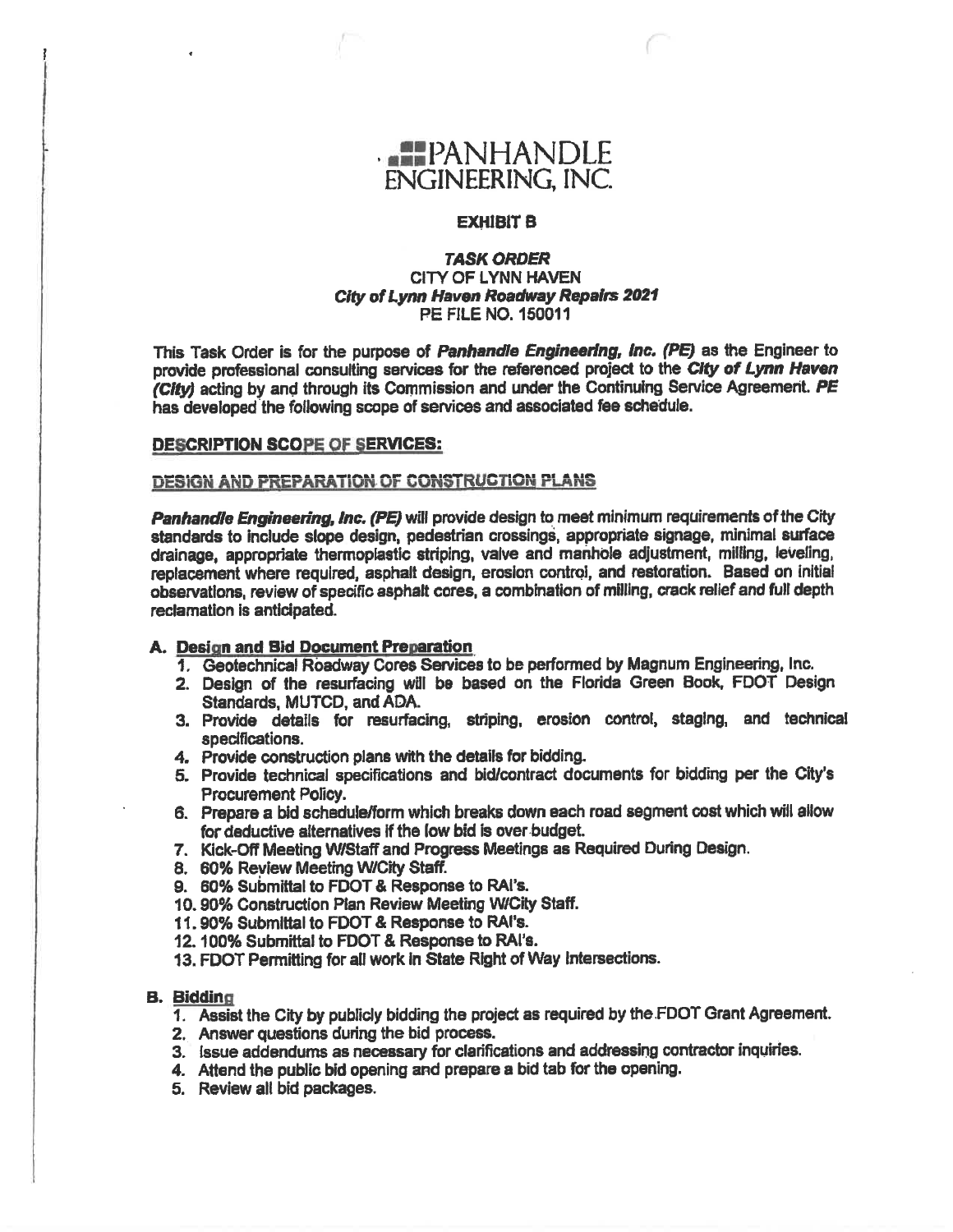- 6. Prepare a certified bid tab with a detailed breakdown of each bid line item and verify cost calculations.
- 7. Make a recommendation for award based on low bid and conformance with the bid requirements.
- 8. Provide consultation and address questions during construction relative to the design if issues arise.

## **EXCLUSIONS**

- 1. Electrical, Cable, Telephone, Gas, Water/Sewer, or Other Communication Utility Design/Relocation (none anticipated).
- 2. Advertisement Fees for Bidding.
- 3. Stormwater Attenuation Design/Permitting (none anticipated).
- 4. Surveying-Plans will be based on use of Bay County GIS data for all resurfacing.
- 5. Construction Engineering and Inspection (CEI) (by third party engineer).
- 6. Review of As-Builts and Project Certifications.
- 7. Review of Testing.

#### **PROPOSED FEE SCHEDULE**

#### Design & Preparation of Construction Plans/Bid Documents/Bidding

\$164,500

| City of Lynn Haven   |  |
|----------------------|--|
| 825 Ohio Avenue      |  |
| Lynn Haven, FL 32444 |  |
|                      |  |

| Name: | <b>Vickie Gainer</b> |  |
|-------|----------------------|--|
|       |                      |  |

| Title:<br>City Manager |  |
|------------------------|--|
|------------------------|--|

| Witnessed: | Outre Dunden |
|------------|--------------|
| Date:      |              |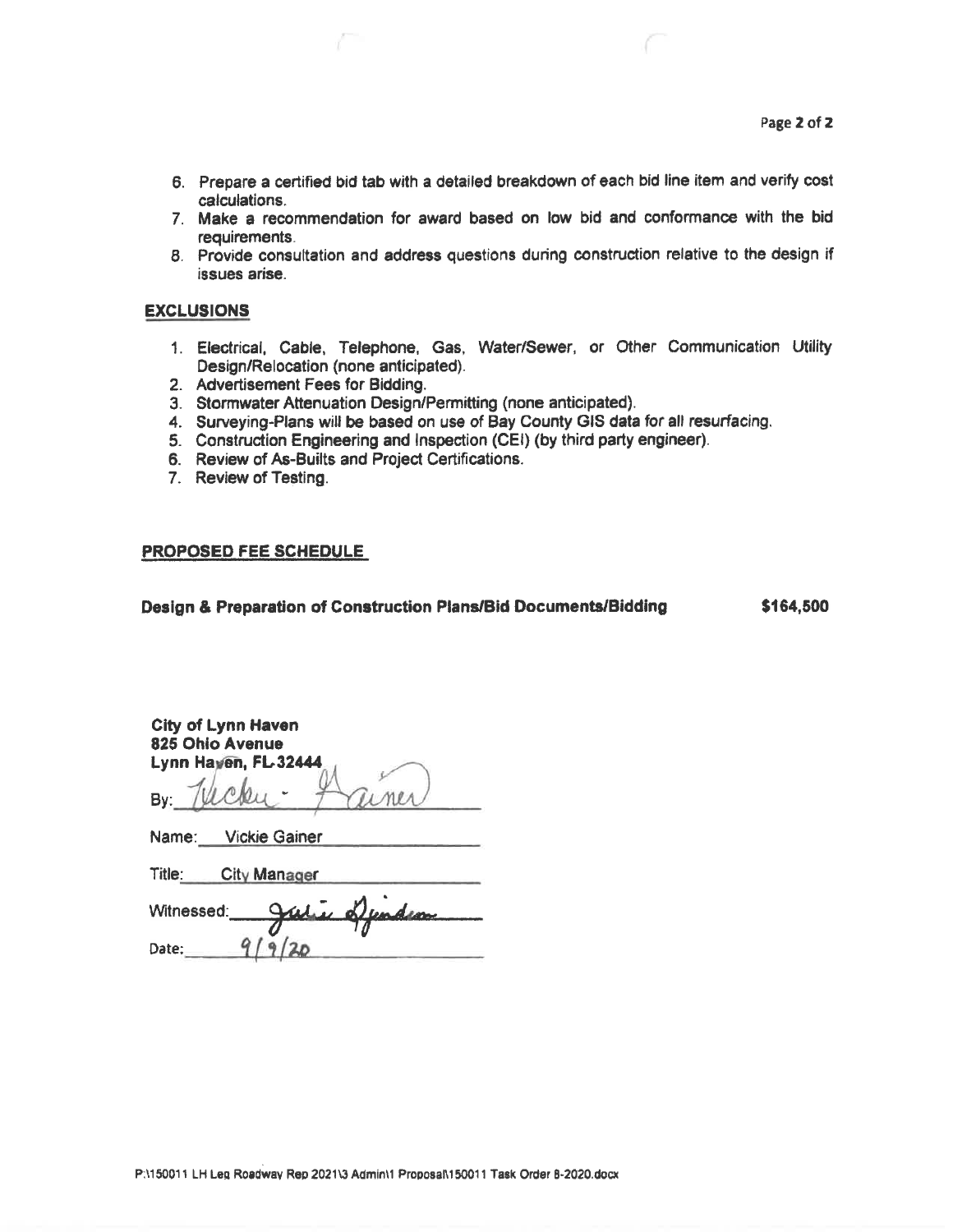DAN RUSSELL MAYOR PRO TEM

**VICKIE GAINER CITY MANAGER** 

**KEVIN OBOS** CITY ATTORNEY



**COMMISSIONERS BRANDON ALDRIDGE PAT PERNO JUDY TINDER** 

December 15, 2020

Engineering Firm: Panhandle Engineering Inc. Type of Service: Design Contract/Task Amount: \$164,500 Local Agency Contract Number (if applicable): G1T07 Project Name: City of Lynn Haven Roadway Repairs Phase II FPID: 445849-2-54-01

The City of Lynn Haven has established procedures for the selection of professional services to ensure compliance with Florida Statute 287.055, The Consultant's Competitive Negotiation Act  $(CCNA).$ 

In Accordance with Florida Statutes 287.055, the consultant for the above named project was procured in compliance with the Consultant Competitive Negotiation Act (CCNA) and is qualified to provide consulting services to the City of Lynn Haven

ainer,

Vickie Gainer City Manager City of Lynn Haven

825 Ohio Avenue · Lynn Haven, FL 32444  $(850)$  265-2121